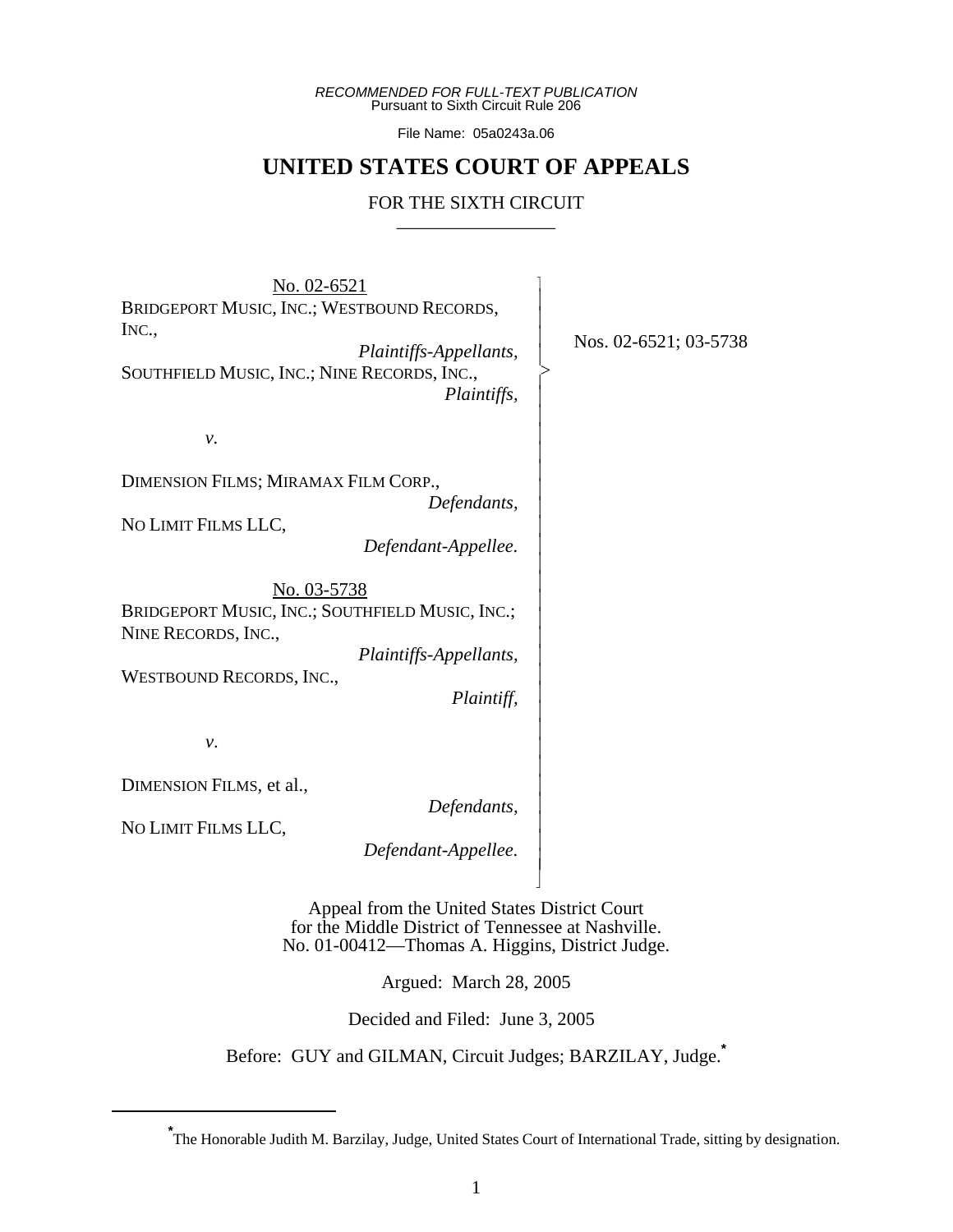### **COUNSEL**

\_\_\_\_\_\_\_\_\_\_\_\_\_\_\_\_\_

**ARGUED:** Richard S. Busch, KING & BALLOW, Nashville, Tennessee, for Appellants. Robert L. Sullivan, LOEB & LOEB, Nashville, Tennessee, for Appellee. **ON BRIEF:** Richard S. Busch, D'Lesli M. Davis, KING & BALLOW, Nashville, Tennessee, for Appellants. Robert L. Sullivan, John C. Beiter, LOEB & LOEB, Nashville, Tennessee, for Appellee. Marjorie Heins, BRENNAN CENTER FOR JUSTICE AT NYU SCHOOL OF LAW, New York, New York, Paul M. Smith, JENNER & BLOCK, Washington, D.C., Fred von Lohmann, ELECTRONIC FRONTIER FOUNDATION, San Francisco, California, Todd M. Gascon, LAW OFFICE OF TODD GASCON, San Francisco, California, for Amici Curiae.

### **AMENDED OPINION ON REHEARING \_\_\_\_\_\_\_\_\_\_\_\_\_\_\_\_\_\_\_\_\_\_\_\_\_\_\_\_\_\_\_\_\_\_\_\_\_\_**

**\_\_\_\_\_\_\_\_\_\_\_\_\_\_\_\_\_\_\_\_\_\_\_\_\_\_\_\_\_\_\_\_\_\_\_\_\_\_**

RALPH B. GUY, JR., Circuit Judge. The court issued an initial opinion in these consolidated cases on September 7, 2004. *Bridgeport Music, Inc. v. Dimension Films*, 383 F.3d 390 (6th Cir. 2004). Through an Order entered December 20, 2004, the full court denied the petition for rehearing en banc filed by No Limit Films and a panel rehearing was granted only with respect to the issues discussed in Section II of the opinion as amended. *Bridegeport Music, Inc. v. Dimension Films*, 401 F.3d 647 (6th Cir. 2004). After additional briefing and argument on rehearing, we adhere to our conclusions and amend the opinion to further clarify our reasoning.

Plaintiffs, Bridgeport Music, Inc., Westbound Records, Inc., Southfield Music, Inc., and Nine Records, Inc., appeal from several of the district court's findings with respect to the copyright infringement claims asserted against No Limit Films.**<sup>1</sup>** This action arises out of the use of a sample from the composition and sound recording "Get Off Your Ass and Jam" ("Get Off") in the rap song "100 Miles and Runnin'" ("100 Miles"), which was included in the sound track of the movie *I Got the Hook Up* (*Hook Up*). Specifically, Westbound appeals from the district court's decision to grant summary judgment to defendant on the grounds that the alleged infringement was *de minimis* and therefore not actionable. Bridgeport, while not appealing from the summary judgment order, challenges instead the denial of its motion to amend the complaint to assert new claims of infringement based on a different song included in the sound track of *Hook Up*. Finally, Bridgeport, Southfield, and Nine Records appeal from the decision to award attorney fees and costs totaling \$41,813.30 to No Limit Films under 17 U.S.C. § 505. For the reasons that follow, we reverse the district court's grant of summary judgment to No Limit on Westbound's claim of infringement of its sound recording copyright, but affirm the decision of the district court as to the award of attorney fees and the denial of Bridgeport's motion to amend.

#### **I.**

The claims at issue in this appeal were originally asserted in an action filed on May 4, 2001, by the related entities Bridgeport Music, Southfield Music, Westbound Records, and Nine Records, alleging nearly 500 counts against approximately 800 defendants for copyright infringement and various state law claims relating to the use of samples without permission in new rap recordings. In August 2001, the district court severed that original complaint into 476 separate actions, this

<sup>&</sup>lt;sup>1</sup> All of plaintiffs' claims against Miramax Film Corp. and Dimension Films were dismissed with prejudice, pursuant to a settlement, on June 27, 2002.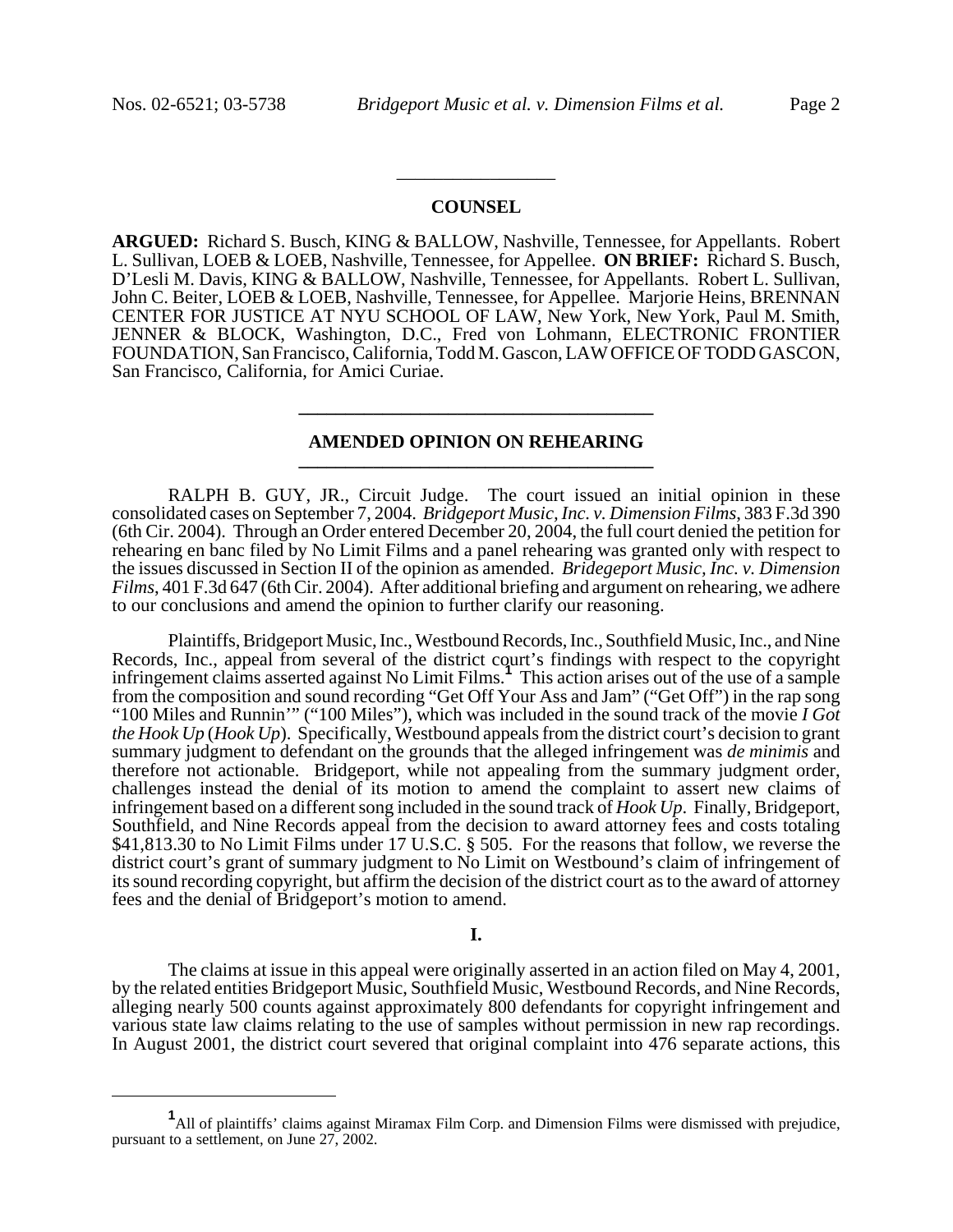being one of them, based on the allegedly infringing work and ordered that amended complaints be filed.<sup>2</sup>

The claims in this case were brought by all four plaintiffs: Bridgeport and Southfield, which are in the business of music publishing and exploiting musical composition copyrights, and Westbound Records and Nine Records, which are in the business of recording and distributing sound recordings. It was conceded at the time of summary judgment, however, that neither Southfield Music nor Nine Records had any ownership interest in the copyrights at issue in this case. As a result, the district court ordered that they be jointly and severally liable for 10% of the attorney fees and costs awarded to No Limit Films.

Bridgeport and Westbound claim to own the musical composition and sound recording copyrights in "Get Off Your Ass and Jam" by George Clinton, Jr. and the Funkadelics. We assume, as did the district court, that plaintiffs would be able to establish ownership in the copyrights they claim. There seems to be no dispute either that "Get Off" was digitally sampled or that the recording "100 Miles" was included on the sound track of *I Got the Hook Up*. Defendant No Limit Films, in conjunction with Priority Records, released the movie to theaters on May 27, 1998. The movie was apparently also released on VHS, DVD, and cable television. Fatal to Bridgeport's claims of infringement was the Release and Agreement it entered into with two of the original owners of the composition "100 Miles," Ruthless Attack Muzick (RAM) and Dollarz N Sense Music (DNSM), in December 1998, granting a sample use license to RAM, DNSM, and their licensees. Finding that No Limit Films had previously been granted an oral synchronization license to use the composition "100 Miles" in the sound track of *Hook Up*, the district court concluded Bridgeport's claims against No Limit Films were barred by the unambiguous terms of the Release and Agreement. *Bridgeport Music, Inc. v. Dimension Films LLC*, 230 F. Supp.2d 830, 833-38 (M.D. Tenn. 2002). Although Bridgeport does not appeal from this determination, it is relevant to the district court's later decision to award attorney fees to No Limit Films.

Westbound's claims are for infringement of the sound recording "Get Off."<sup>3</sup> Because defendant does not deny it, we assume that the sound track of *Hook Up* used portions of "100 Miles" that included the allegedly infringing sample from "Get Off." The recording "Get Off" opens with a three-note combination solo guitar "riff" that lasts four seconds. According to one of plaintiffs' experts, Randy Kling, the recording "100 Miles" contains a sample from that guitar solo. Specifically, a two-second sample from the guitar solo was copied, the pitch was lowered, and the copied piece was "looped" and extended to 16 beats. Kling states that this sample appears in the sound recording "100 Miles" in five places; specifically, at  $\overline{0:}49, 1:52, 2:29, 3:20$  and  $\overline{3:}46$ . By the district court's estimation, each looped segment lasted approximately 7 seconds. As for the segment copied from "Get Off," the district court described it as follows:

The portion of the song at issue here is an arpeggiated chord – that is, three notes that, if struck together, comprise a chord but instead are played one at a time in very quick succession – that is repeated several times at the opening of "Get Off." The arpeggiated chord is played on an unaccompanied electric guitar. The rapidity

**<sup>2</sup>** These are two of eleven appeals arising out of six related lawsuits that have been assigned to this panel for hearing and decision (Nos. 02-6521, 03-5002, 03-5003, 03-5004, 03-5005, 03-5738, 03-5739, 03-5741, 03-5742, 03-5744, 03-5656).

**<sup>3</sup>** Sound recordings and their underlying musical compositions are separate works with their own distinct copyrights. *See* 17 U.S.C. § 102(a)(2), (7). *Bridgeport Music, Inc. v. Still N The Water Publ'g*, 327 F.3d 472, 475 n.3 (6th Cir.), *cert. denied*, 124 S. Ct. 399 (2003) (consolidated appeals from the dismissal of 19 of the 476 actions for lack of personal jurisdiction).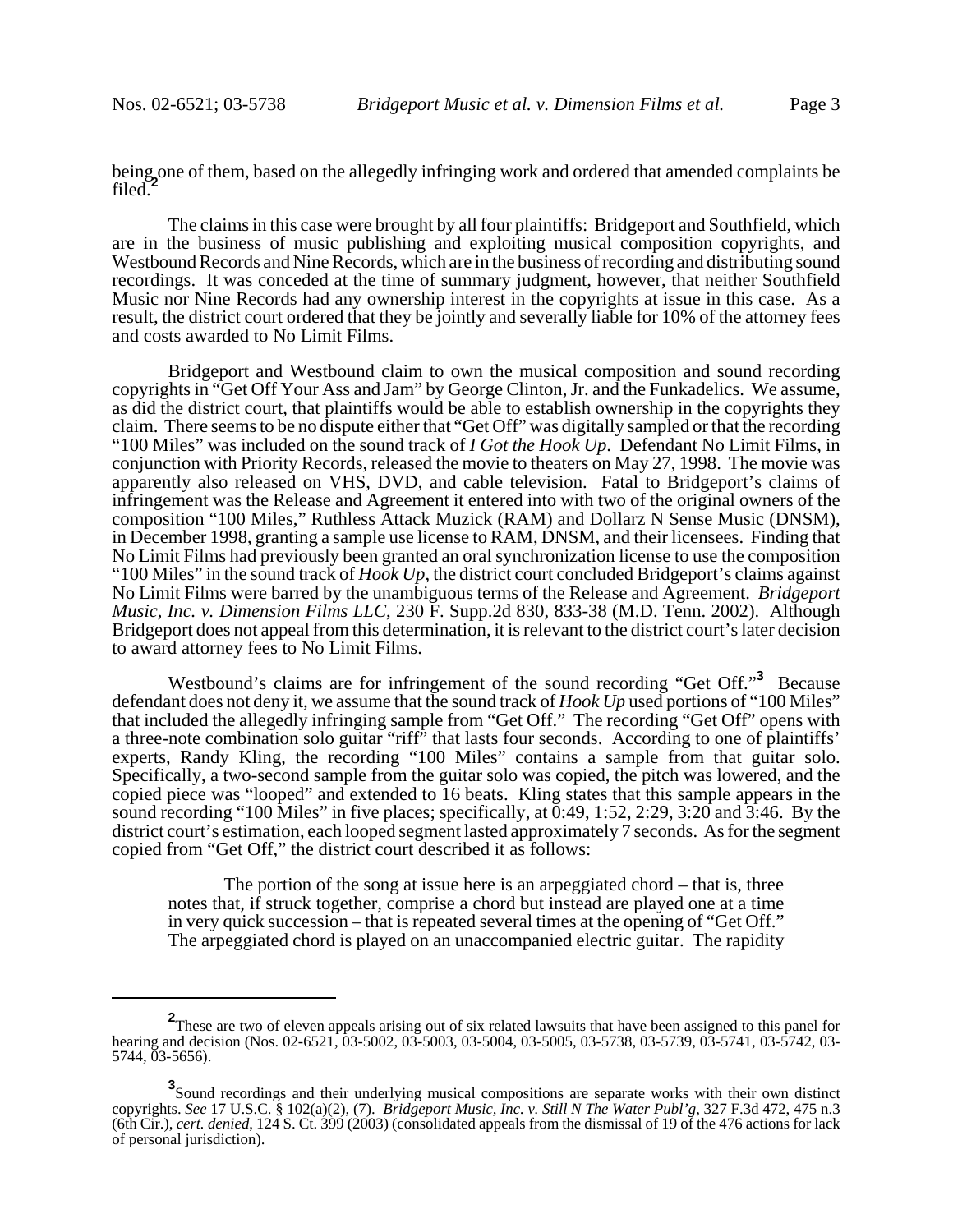of the notes and the way they are played produce a high-pitched, whirling sound that captures the listener's attention and creates anticipation of what is to follow.

*Bridgeport*, 230 F. Supp.2d at 839. No Limit Films moved for summary judgment, arguing (1) that the sample was not protected by copyright law because it was not "original"; and (2) that the sample was legally insubstantial and therefore does not amount to actionable copying under copyright law.

Mindful of the limited number of notes and chords available to composers, the district court explained that the question turned not on the originality of the chord but, rather, on "the use of and the aural effect produced by the way the notes and the chord are played, especially here where copying of the sound recording is at issue." *Id.* (citations omitted). The district court found, after carefully listening to the recording of "Get Off," "that a jury could reasonably conclude that the way the arpeggiated chord is used and memorialized in the 'Get Off' sound recording is original and creative and therefore entitled to copyright protection." *Id.* (citing *Newton v. Diamond*, 204 F. Supp.2d 1244, 1249-59 (C.D. Cal. 2002)) (later affirmed on other grounds at 349 F.3d 591 (9th Cir. 2003)). No Limit Films does not appeal from this determination.

Turning then to the question of *de minimis* copying in the context of digital sampling, the district court concluded that, whether the sampling is examined under a qualitative/quantitative *de minimis* analysis or under the so-called "fragmented literal similarity" test, the sampling in this case did not "rise to the level of a legally cognizable appropriation." 230 F. Supp.2d at 841. Westbound argues that the district court erred both in its articulation of the applicable standards and its determination that there was no genuine issue of fact precluding summary judgment on this issue.

On October 11, 2002, the district court granted summary judgment to No Limit Films on the claims of Bridgeport and Westbound; dismissed with prejudice the claims of Southfield and Nine Records; denied as moot the motion of Bridgeport and Westbound for partial summary judgment on the issue of copyright ownership; and entered final judgment accordingly. Bridgeport and Westbound appealed. The facts relevant to the earlier denial of Bridgeport's motion to amend the complaint will be discussed below. No Limit Films filed a post-judgment motion for attorney fees and costs, which the district court granted for the reasons set forth in its memorandum opinion and order of April 24, 2003. Bridgeport, Southfield Music, and Nine Records appealed from that award.

#### **II.**

The district court's decision granting summary judgment is reviewed *de novo*. *Smith v. Ameritech*, 129 F.3d 857, 863 (6th Cir. 1997). In deciding a motion for summary judgment, the court must view the evidence and reasonable inferences in the light most favorable to the nonmoving party. *Matsushita Elec. Indus. Co. v. Zenith Radio Corp.*, 475 U.S. 574, 587 (1986). Summary judgment is appropriate when there are no genuine issues of material fact in dispute and the moving party is entitled to judgment as a matter of law. FED. R. CIV. P. 56(c).

In granting summary judgment to defendant, the district court looked to general *de minimis* principles and emphasized the paucity of case law on the issue of whether digital sampling amounts to copyright infringement. Drawing on both the quantitative/qualitative and "fragmented literal similarity" approaches, the district court found the *de minimis* analysis was a derivation of the substantial similarity element when a defendant claims that the literal copying of a small and insignificant portion of the copyrighted work should be allowed. After listening to the copied segment, the sample, and both songs, the district court found that no reasonable juror, even one familiar with the works of George Clinton, would recognize the source of the sample without having been told of its source. This finding, coupled with findings concerning the quantitatively small amount of copying involved and the lack of qualitative similarity between the works, led the district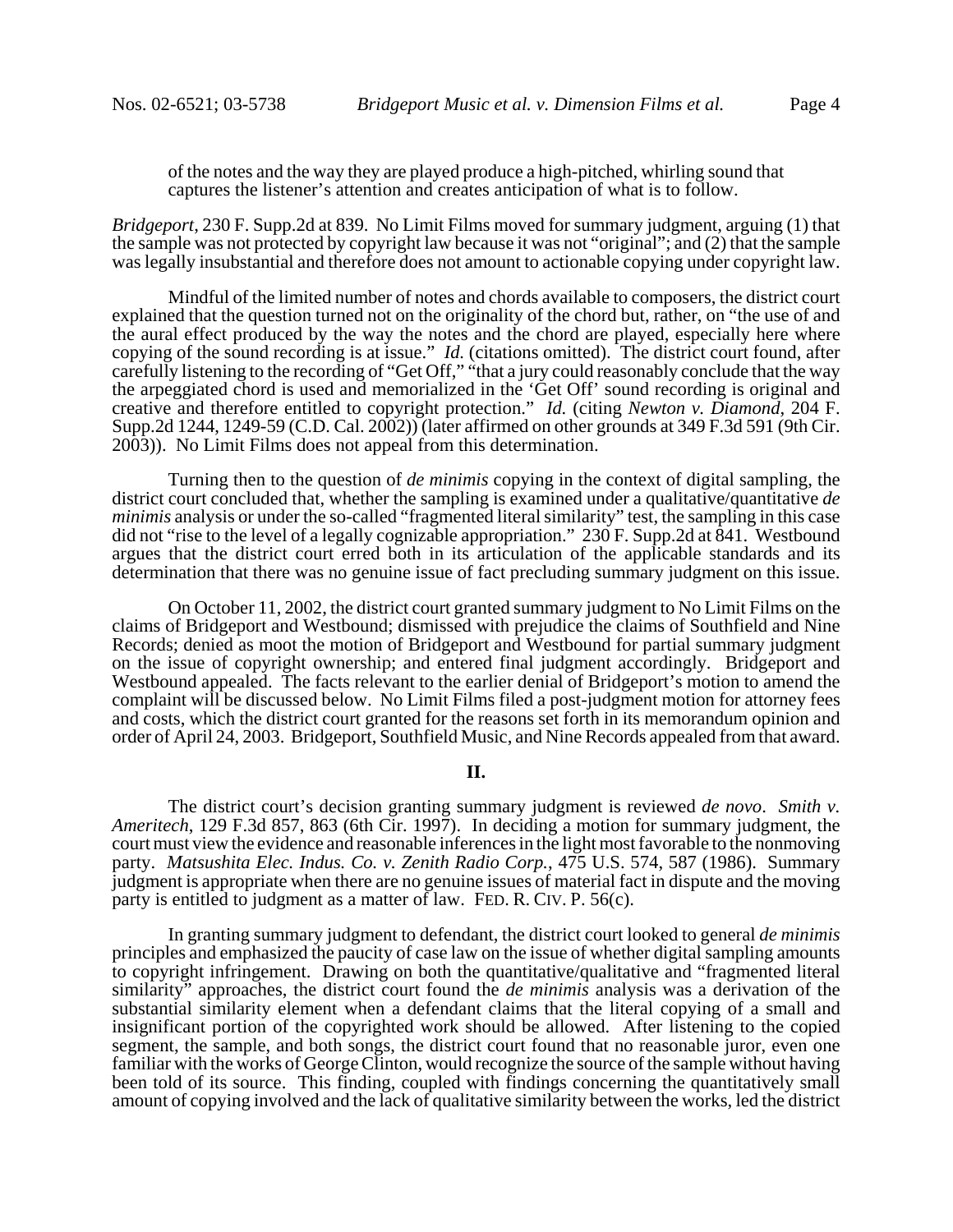court to conclude that Westbound could not prevail on its claims for copyright infringement of the sound recording.**<sup>4</sup>**

Westbound does not challenge the district court's characterization of either the segment copied from "Get Off" or the sample that appears in "100 Miles." Nor does Westbound argue that there is some genuine dispute as to any material fact concerning the nature of the protected material in the two works. The heart of Westbound's arguments is the claim that no substantial similarity or *de minimis* inquiry should be undertaken at all when the defendant has not disputed that it digitally sampled a copyrighted sound recording. We agree and accordingly must reverse the grant of summary judgment.

# **A. Digital Sampling of Copyrighted Sound Recordings**

At the outset it is important to make clear the precise nature of our decision. Our conclusions are as follows:

1. The analysis that is appropriate for determining infringement of a musical composition copyright, is not the analysis that is to be applied to determine infringement of a sound recording. We address this issue only as it pertains to sound recording copyrights.<sup>3</sup>

2. Since the district court decision essentially tracked the analysis that is made if a musical composition copyright were at issue, we depart from that analysis.**<sup>6</sup>**

3. We agree with the district court's analysis on the question of originality. On remand, we assume that Westbound will be able to establish it has a copyright in the sound recording and that a digital sample from the copyrighted sound recording was used in this case.

4. This case involves "digital sampling" which is a term of art well understood by the parties to this litigation and the music industry in general. Accordingly, we adopt the definition commonly accepted within the industry.

5. Because of the court's limited technological knowledge in this specialized field, our opinion is limited to an instance of digital sampling of a sound recording protected by a valid copyright. If by analogy it is possible to extend our analysis to other forms of sampling, we leave it to others to do so.

<sup>&</sup>lt;sup>4</sup>Were we to follow the analysis used by the district judge, we would agree with the result he reached.

**<sup>5</sup>** Defendants initially claimed that this argument was made for the first time on appeal. Since a panel rehearing was granted, defendants have had a full opportunity to brief and argue these issues.

**<sup>6</sup>** "In most copyright actions, the issue is whether the infringing work is substantially similar to the original work. . . . The scope of inquiry is much narrower when the work in question is a sound recording. The only issue is whether the actual sound recording has been used without authorization. Substantial similarity is not an issue . . . ." Bradley C. Rosen, Esq., 22 CAUSES OF ACTION § 12 (2d ed. 2003).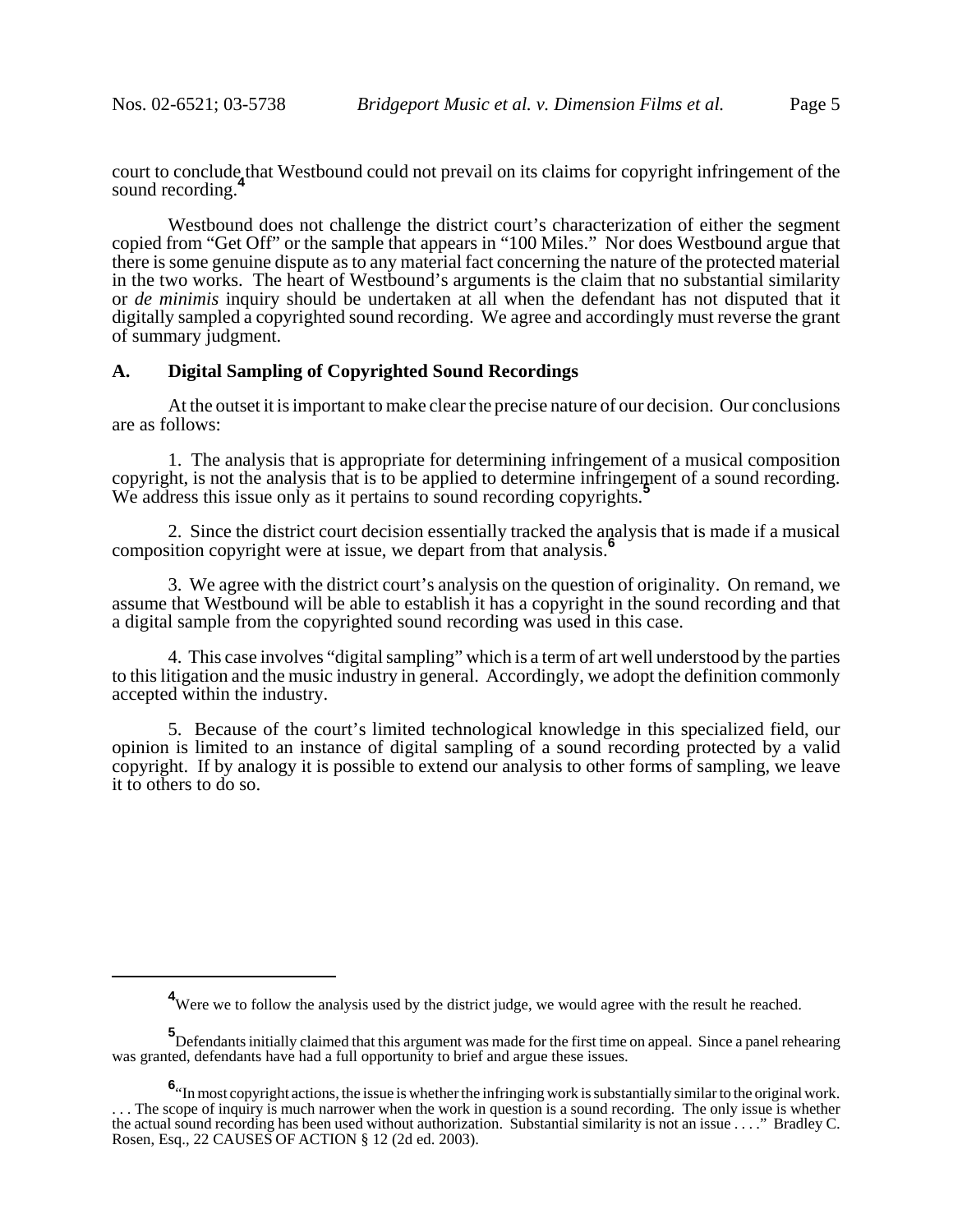6. Advances in technology**<sup>7</sup>** coupled with the advent of the popularity of hip hop or rap music have made instances of digital sampling extremely common and have spawned a plethora of copyright disputes and litigation.

7. The music industry, as well as the courts, are best served if something approximating a bright-line test can be established. Not necessarily a "one size fits all" test, but one that, at least, adds clarity to what constitutes actionable infringement with regard to the digital sampling of copyrighted sound recordings.

### **B. Analysis**

We do not set forth the arguments made by Westbound since our analysis differs somewhat from that offered by the plaintiff. Our analysis begins and largely ends with the applicable statute. Section 114(a) of Title 17 of the United States Code provides:

The exclusive rights of the owner of copyright in a sound recording are limited to the rights specified by clauses  $(1)$ ,  $(2)$ ,  $(3)$  and  $(6)$  of section 106, and do not include any right of performance under section 106(4).

Section 106 provides:

Subject to sections 107 through 122, the owner of copyright under this title has the exclusive rights to do and to authorize any of the following:

(1) to reproduce the copyrighted work in copies or phonorecords;

(2) to prepare derivative works based upon the copyrighted work;

(3) to distribute copies or phonorecords of the copyrighted work to the public by sale or other transfer of ownership, or by rental, lease, or lending;

(4) in the case of literary, musical, dramatic, and choreographic works, pantomimes, and motion pictures and other audiovisual works to perform the copyrighted work publicly;

(5) in the case of literary, musical, dramatic, and choreographic works, pantomimes, and pictorial, graphic, or sculptural works, including the individual images of a motion picture or other audiovisual work, to display the copyrighted work publicly; and

**<sup>7</sup>** "E.g., Terry Fryer, Sampling Jargon Illustrated, KEYBOARD, June 1988, at 66-73. First, the cost barrier to enter into the audio production arena is low due to the influx of affordable digital recording equipment. The combination of a microphone, digital audio equipment, consumer audio equipment and an album or compact disc collection are the only tools needed to produce commercial rap music. Second, utilizing samples as the musical element of the song enables the producer to create commercial rap music without any original musical accompaniment prior to recording the vocals. Third, using music samples saves a considerable amount of time when compared to the traditional recording methods because another artist already recorded the underlying music. . . ." Stephen R. Wilson, *Music Sampling Lawsuits: Does Looping Music Samples Defeat the De Minimis Defense?*, 1 Journal of High Technology Law (JHTL) 179 n.9 (2002) (citations omitted).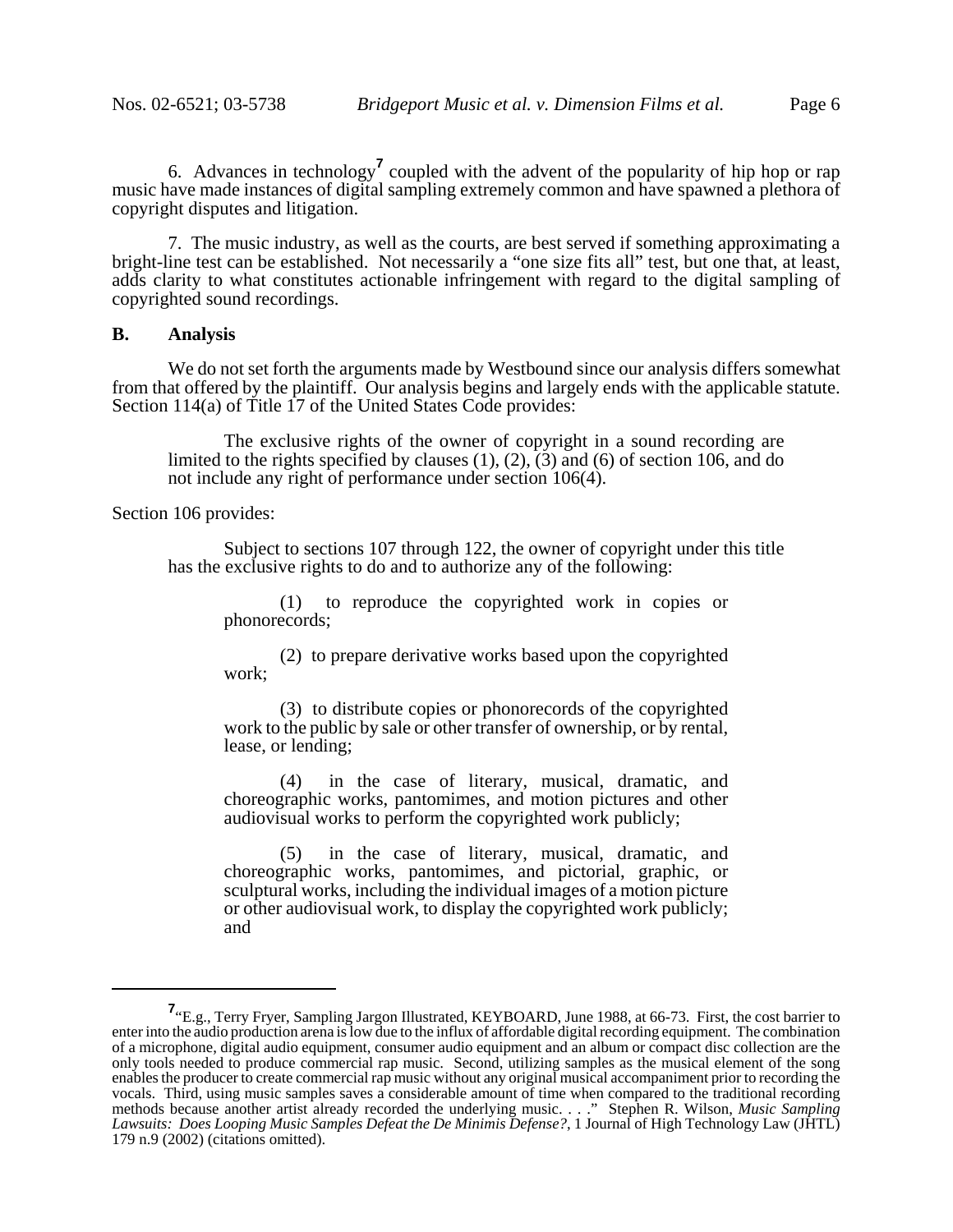(6) in the case of sound recordings, to perform the copyrighted work publicly by means of a digital audio transmission.

Section 114(b) states:

(b) The exclusive right of the owner of copyright in a sound recording under clause (1) of section 106 is limited to the right to duplicate the sound recording in the form of phonorecords or copies that directly or indirectly recapture the actual sounds fixed in the recording. The exclusive right of the owner of copyright in a sound recording under clause (2) of section 106 is limited to the right to prepare a derivative work in which the actual sounds fixed in the sound recording are rearranged, remixed, or otherwise altered in sequence or quality. The exclusive rights of the owner of copyright in a sound recording under clauses (1) and (2) of section 106 do not extend to the making or duplication of another sound recording that consists entirely of an independent fixation of other sounds, even though such sounds imitate or simulate those in the copyrighted sound recording. The exclusive rights of the owner of copyright in a sound recording under clauses  $(1)$ ,  $(2)$ , and  $(3)$ of section 106 do not apply to sound recordings included in educational television and radio programs (as defined in section 397 of title 47) distributed or transmitted by or through public broadcasting entities (as defined by section 118(g)): *Provided*, That copies or phonorecords of said programs are not commercially distributed by or through public broadcasting entities to the general public.

Before discussing what we believe to be the import of the above quoted provisions of the statute, a little history is necessary. The copyright laws attempt to strike a balance between protecting original works and stifling further creativity. The provisions, for example, for compulsory licensing make it possible for "creators" to enjoy the fruits of their creations, but not to fence them off from the world at large. 17 U.S.C. § 115. Although musical compositions have always enjoyed copyright protection, it was not until 1971 that sound recordings were subject to a separate copyright. If one were to analogize to a book, it is not the book, *i.e.*, the paper and binding, that is copyrightable, but its contents. There are probably any number of reasons why the decision was made by Congress to treat a sound recording differently from a book even though both are the medium in which an original work is fixed rather than the creation itself. None the least of them certainly were advances in technology which made the "pirating" of sound recordings an easy task. The balance that was struck was to give sound recording copyright holders the exclusive right "to duplicate the sound recording in the form of phonorecords or copies that directly or indirectly recapture the actual sounds fixed in the recording." 17 U.S.C. § 114(b). This means that the world at large is free to imitate or simulate the creative work fixed in the recording so long as an actual copy of the sound recording itself is not made.**<sup>8</sup>** That leads us directly to the issue in this case. If you cannot pirate the whole sound recording, can you "lift" or "sample" something less than the whole. Our answer to that question is in the negative.<sup>8</sup>

Section 114(b) provides that "[t]he exclusive right of the owner of copyright in a sound recording under clause (2) of section 106 is limited to the right to prepare a derivative work in which the actual sounds fixed in the sound recording are rearranged, remixed, or otherwise altered in

**<sup>8</sup>** Needless to say, in the case of a recording of a musical composition the imitator would have to clear with the holder of the composition copyright.

**<sup>9</sup>**<br>A question arises as to whether the copying of a single note would be actionable. Since that is not the fact situation in this case, we need not provide a definitive answer. We note, however, that under the Copyright Act, the sound recording must "result from the fixation of a series of musical, spoken, or other sounds . . . ." 17 U.S.C. § 101 (definition of "sound recording").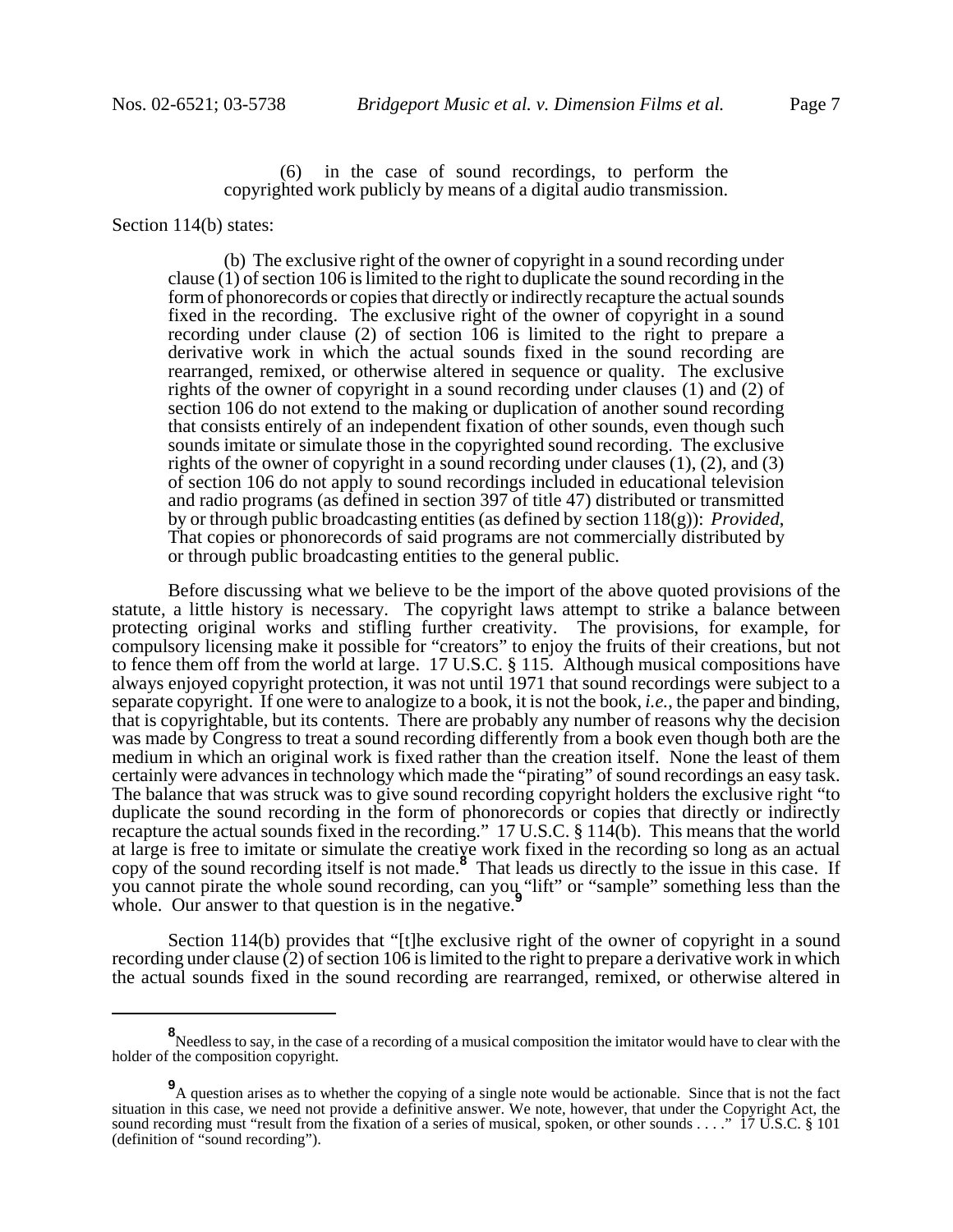sequence or quality." Further, the rights of sound recording copyright holders under clauses (1) and (2) of section 106 "do not extend to the making or duplication of another sound recording that consists *entirely* of an independent fixation of other sounds, even though such sounds imitate or simulate those in the copyrighted sound recording." 17 U.S.C. § 114(b) (emphasis added). The significance of this provision is amplified by the fact that the Copyright Act of 1976 added the word "entirely" to this language. *Compare* Sound Recording Act of 1971, Pub. L. 92-140, 85 Stat. 391 (Oct. 15, 1971) (adding subsection (f) to former 17 U.S.C. § 1) ("does not extend to the making or duplication of another sound recording that is an independent fixation of other sounds"). In other words, a sound recording owner has the exclusive right to "sample" his own recording. We find much to recommend this interpretation.

To begin with, there is ease of enforcement. Get a license or do not sample. We do not see this as stifling creativity in any significant way. It must be remembered that if an artist wants to incorporate a "riff" from another work in his or her recording, he is free to duplicate the sound of that "riff" in the studio. Second, the market will control the license price and keep it within bounds.<sup>11</sup> The sound recording copyright holder cannot exact a license fee greater than what it would cost the person seeking the license to just duplicate the sample in the course of making the new recording. Third, sampling is never accidental. It is not like the case of a composer who has a melody in his head, perhaps not even realizing that the reason he hears this melody is that it is the work of another which he had heard before. When you sample a sound recording you know you are taking another's work product.

This analysis admittedly raises the question of why one should, without infringing, be able to take three notes from a musical composition, for example, but not three notes by way of sampling from a sound recording. Why is there no *de minimis* taking or why should substantial similarity not enter the equation.<sup>13</sup> Our first answer to this question is what we have earlier indicated. We think this result is dictated by the applicable statute. Second, even when a small part of a sound recording

**<sup>12</sup>**The opinion in *Grand Upright Music Ltd. v. Warner Bros. Records, Inc.*, 780 F. Supp. 182 (S.D.N.Y. 1991), one of the first cases to deal with digital sampling, begins with the phrase, "'Thou shalt not steal.'" *Id*. at 183 (quoting *Exodus* 20:15).

**<sup>10</sup>**"[B] by clarifying the rights of a sound recording copyright owner in regard to derivative works, Section 114(b) makes it clear that the digital sampling of a copyrighted sound recording must typically be licensed to avoid an infringement. . . . The import of this language is that it does not matter how much a digital sampler alters the actual sounds or whether the ordinary lay observer can or cannot recognize the song or the artist's performance of it. Since the exclusive right encompasses rearranging, remixing, or otherwise altering the actual sounds, the statute by its own terms precludes the use of a substantial similarity test." Susan J. Latham, *Newton v. Diamond: Measuring the Legitimacy of Unauthorized Compositional Sampling–A Clue Illuminated and Obscured*, 26 Hastings Comm. & Ent. L.J. 119,  $\dot{1}2\dot{5}$  (2003) (footnotes omitted).

**<sup>11</sup>**"Samplers should apply for the appropriate licenses, respect the rights of copyright holders, and be respected in turn as equal creators, Responsibility for obtaining clearance should fall to either the artist, the label, or both. Samplers realize that in the litigious environment of the United States, there is nothing to be gained and much money potentially to be lost by being a renegade. Surely some obscure materials will be sampled and overlooked, but the process should proceed devoid of recrimination and with the opportunity for money to be made by both the sampler and those whom he samples." David Sanjek, *"Don't Have to DJ No More*"*: Sampling and the "Autonomous" Creator*, 10 Cardozo Arts & Ent. L.J. 607, 621 (1992).

**<sup>13</sup>**. Thus, it seems like the only way to infringe on a sound recording is to re-record sounds from the original work, which is exactly the nature of digital sound sampling. Then the only issue becomes whether the defendant rerecorded sound from the original. This suggests that the substantial similarity test is inapplicable to sound recordings." Jeffrey R. Houle, *Digital Audio Sampling, Copyright Law and the American Music Industry: Piracy or Just a Bad "RAP"?*, 37 Loy. L. Rev. 879, 896 (1992).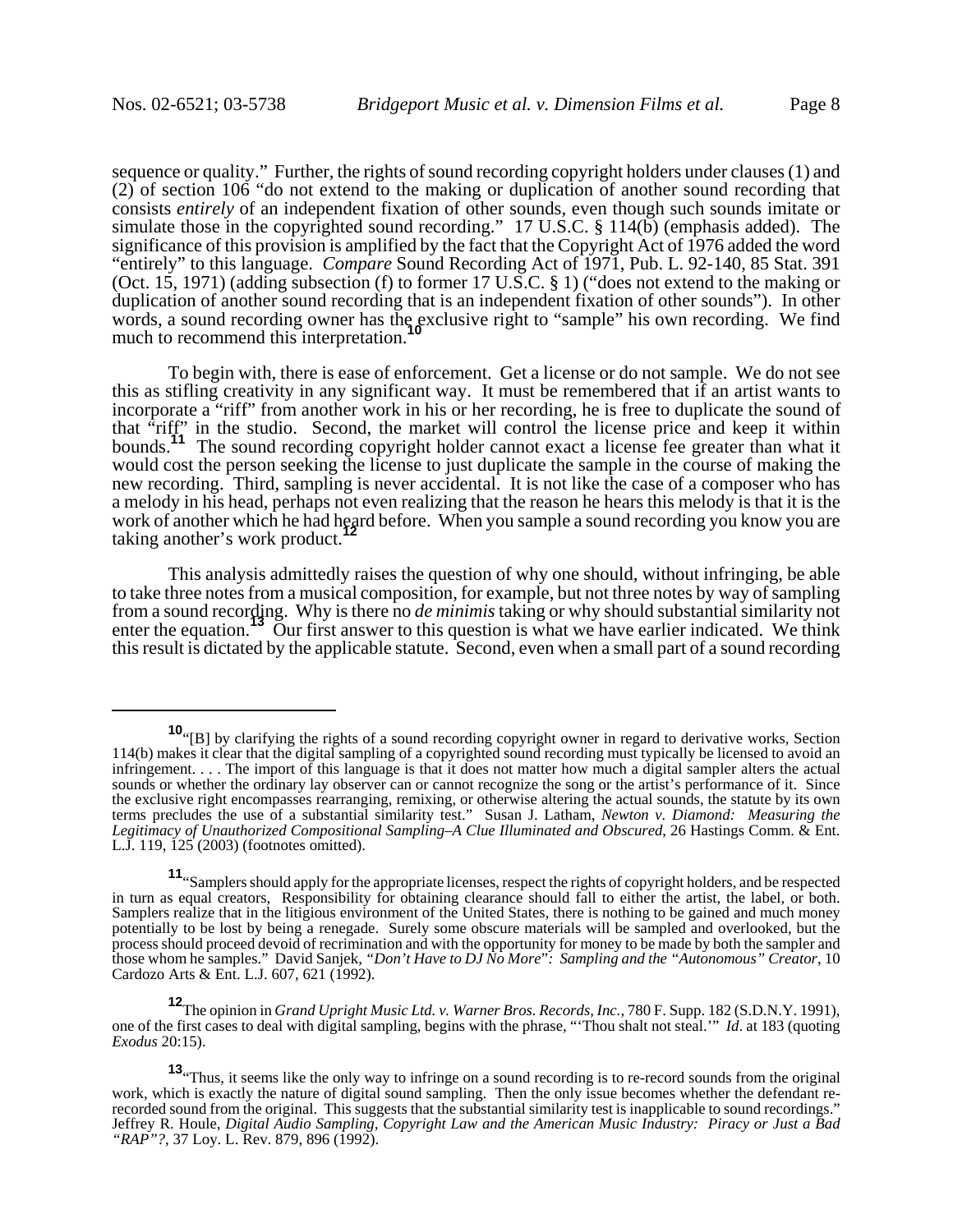is sampled, the part taken is something of value.**14** No further proof of that is necessary than the fact that the producer of the record or the artist on the record intentionally sampled because it would (1) save costs, or (2) add something to the new recording, or (3) both. For the sound recording copyright holder, it is not the "song" but the sounds that are fixed in the medium of his choice. When those sounds are sampled they are taken directly from that fixed medium. It is a physical taking rather than an intellectual one.

This case also illustrates the kind of mental, musicological, and technological gymnastics that would have to be employed if one were to adopt a *de minimis* or substantial similarity analysis. The district judge did an excellent job of navigating these troubled waters, but not without dint of great effort. When one considers that he has hundreds of other cases all involving different samples from different songs, the value of a principled bright-line rule becomes apparent. We would want to emphasize, however, that considerations of judicial economy are not what drives this opinion. If any consideration of economy is involved it is that of the music industry. As this case and other companion cases make clear, it would appear to be cheaper to license than to litigate.

Since our holding arguably sets forth a new rule, several other observations are in order. First, although there were no existing sound recording judicial precedents to follow,**<sup>16</sup>** we did not

**15**. The current lack of bright-line rules leads to unpredictability, which may be one reason that so few sampling cases are brought to trial . . . . A cost-benefit analysis generally indicates that is is less expensive for a sampler to purchase a license before sampling (or settle a post-sampling lawsuit) rather than take his chances in an expensive trial, the outcome of which . . . is nearly impossible to predict with any degree of certainty." Stephen R. Wilson, *Music Sampling Lawsuits: Does Looping Music Samples Defeat the De Minimis Defense*, 1 Journal of High Technology Law (JHTL) 179, 187 n.97 (2002).

**16**Two prior cases are worthy of mention, however, as they are often cited in discussions of digital sampling. These cases are *Grand Upright Music Ltd. v. Warner Bros. Records*, *Inc.*, 780 F. Supp. 182 (S.D.N.Y. 1991), and *United States v. Taxe*, 540 F.2d 961 (9th Cir. 1976).

Although *Grand Upright* applied a bright-line test in a sampling case, we have not cited it as precedent for several reasons. First, it is a district court opinion and as such has no binding precedential value. Second, although it appears to have involved claims for both sound recording and musical composition copyright infringement, the trial judge does not distinguish which he is talking about in his ruling, and appears to be addressing primarily the musical composition copyright. Third, and perhaps most important, there is no analysis set forth to indicate how the judge arrived at his ruling, which has resulted in the case being criticized by commentators. Although often cited in later cases, there appears to be no case involving only the digital sampling of sound recordings that has relied on that decision. Nonetheless, it did precipitate a significant increase in licensing requests and changes in the way some artists and recording companies approached the issue of digital sampling.

*Taxe* involved a criminal prosecution of sound recording "pirates." The defendants were convicted in the district court and on appeal the court held that a jury instruction that characterized "any and all re-recordings as infringements" went too far, but nonetheless found the instructions as a whole to be free of any error requiring reversal. Like *Grand Upright*, there was no analysis to support this conclusion. This is understandable because the court was upholding the instructions given and had no need to dwell on that portion of the instruction the court "believed" "went beyond the law." *Taxe*, 540 F.2d at 965. Although *Taxe* has been cited frequently, it has not been cited for the pronouncement relative to the nature of the copyright protection afforded to sound recordings. It has been cited, however, for the proposition that infringement occurs even though the unauthorized recording makes changes in the sounds duplicated. *Id*. at n.2.

**<sup>14</sup>**"(A)ll samples from a record appropriate the work of the musicians who performed on that record. This enables the sampler to use a musical performance without hiring either the musician who originally played it or a different musician to play the music again. Thus sampling of records . . . allows a producer of music to save money (by not hiring a musician) without sacrificing the sound and phrasing of a live musician in the song. This practice poses the greatest danger to the musical profession because the musician is being replaced with himself." Christopher D. Abramson, *Digital Sampling and the Recording Musician: A Proposal for Legislative Protection*, 74 N.Y.U. L. REV. 1660, 1668 (1999) (footnote omitted).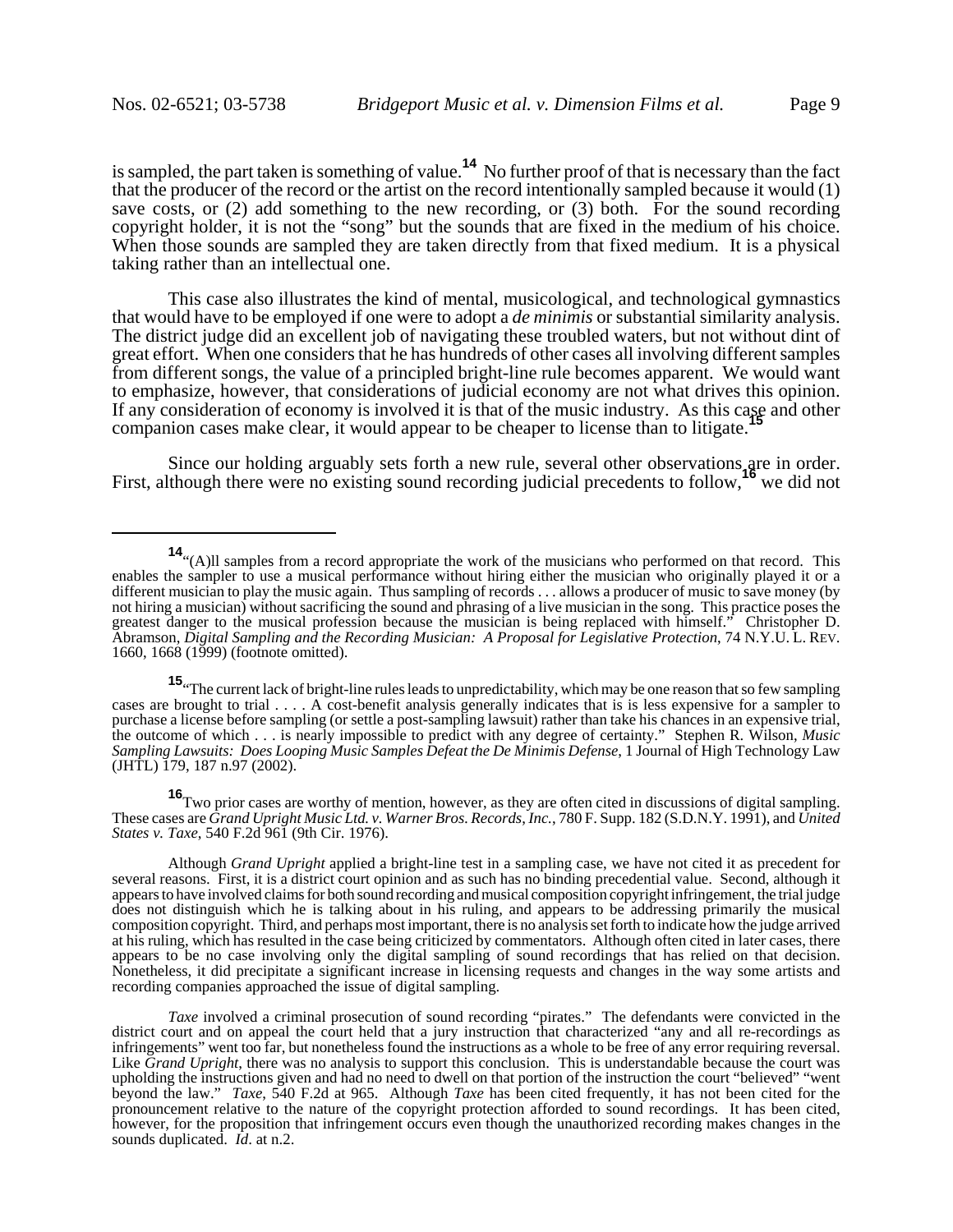pull this interpretation out of thin air.**17** Several law review and text writers, some of whom have been referenced in this opinion, have suggested that this is the proper interpretation of the copyright statute as it pertains to sound recordings.**18** Since digital sampling has become so commonplace and rap music has become such a significant part of the record industry, it is not surprising that there are probably a hundred articles dealing with sampling and its ramifications. It is also not surprising that the viewpoint expressed in a number of these articles appears driven by whose ox is being gored. As is so often the case, where one stands depends on where one sits. For example, the sound recording copyright holders favor this interpretation as do the studio musicians and their labor organization. On the other hand, many of the hip hop artists may view this rule as stifling creativity. The record companies and performing artists are not all of one mind, however, since in many instances, today's sampler is tomorrow's samplee. The incidence of "live and let live" has been relatively high, which explains why so many instances of sampling go unprotested and why so many sampling controversies have been settled.

**<sup>18</sup>**"Certain provisions of the copyright law, however, do suggest that broader protection against unauthorized sampling may be available for owners of sound recordings than for the owners of musical compositions that may be embodied in those sound recordings.

For example, the copyright act states that, 'The exclusive rights of the owner of copyright in a sound recording . . . do not extend to the making or duplication of another sound recording that consists *entirely* of an independent fixation of other sounds, even though such sounds imitate or simulate those in the copyrighted sound recording' [17 U.S.C. § 114(b)] (emphasis added). By using the words '*entirely* of an independent fixation' in referring to sound recordings which may imitate or simulate the sounds of another, Congress may have intended that a recording containing *any* sounds of another recording would constitute infringement. Thus, it would appear that any unauthorized use of a digital sample taken from another's copyrighted recording would be an infringement of the copyrighted recording.

In fact, the copyright law specifically provides that the owner of copyright in a sound recording has the exclusive right to prepare a derivative work 'in which the actual sounds fixed in the sound recording are rearranged, remixed, or otherwise altered in sequence or quality.' A recording that embodies samples taken from the sound recording of another is by definition a 'rearranged, remixed, or otherwise altered in sequence or quality.'

It has been suggested that the strong protection implied by the foregoing provisions could be mitigated by a judicially applied standard which permits some degree of *de minimis* copying or copying where the sampled portion of the resulting work is not substantially similar to the copied work. For example, a court could determine that the taking of a millisecond of sound from another's copyrighted recording, or the taking of a more extensive portion that has been modified to the point of being completely unrecognizable or impossible to associate with the copied recording, does not constitute infringement. It is believed, however, that the courts should take what appears to be a rare opportunity to follow a 'bright line' rule specifically mandated by Congress. This would result in a substantial reduction of litigation costs and uncertainty attending disputes over sampling infringement of sound recordings and would promote a faster resolution of these disputes.

While the question whether an unauthorized use of a digital sample infringes a musical composition may require a full substantial similarity analysis, the question whether the use of a sample constitutes infringement of a sound recording could end upon a determination that the sampler physically copied the copyrighted sound recording of another. If the sampler physically copied any portion of another's copyrighted sound recording, then infringement should be found. If the sampler did not physically copy, then there could be no infringement (even if the resulting recording substantially simulates or imitates the original recording)." ALKOHN & BOBKOHN, KOHNON MUSIC LICENSING 1486-87 (Aspen Law & Business 3d ed. 2002) (footnotes omitted).

**<sup>17</sup>**We have not addressed several of the cases frequently cited in music copyright cases because in the main they involve infringement of the composition copyright and not the sound recording copyright or were decided on other grounds. *Baxter v. MCA, Inc*., 812 F.2d 421 (9th Cir. 1987); *Jarvis v. A&M Records*, 827 F. Supp. 282 (D.N.J. 1993); *Tuff 'N' Rumble Mgmt., Inc. v. Profile Records,* Inc., 42 U.S.P.Q.2d 1398 (S.D.N.Y. 1987) (plaintiff did not prove ownership of valid copyright or actual copying); *Williams v. Broadus*, 60 U.S.P.Q.2d 1051 (S.D.N.Y. 2001); *Newton v. Diamond*, 349 F.3d 591 (9th Cir. 2003), *amended* 388 F.3d 1189 (9th Cir. 2004), *petition for cert. filed*, 73 U.S.L.W. 3557 (U.S. Mar. 10, 2005) (No. 04-1219). We note that in *Newton*, the matter at issue was infringement of the composition copyright. The alleged infringer had secured a license for use of the sound recording.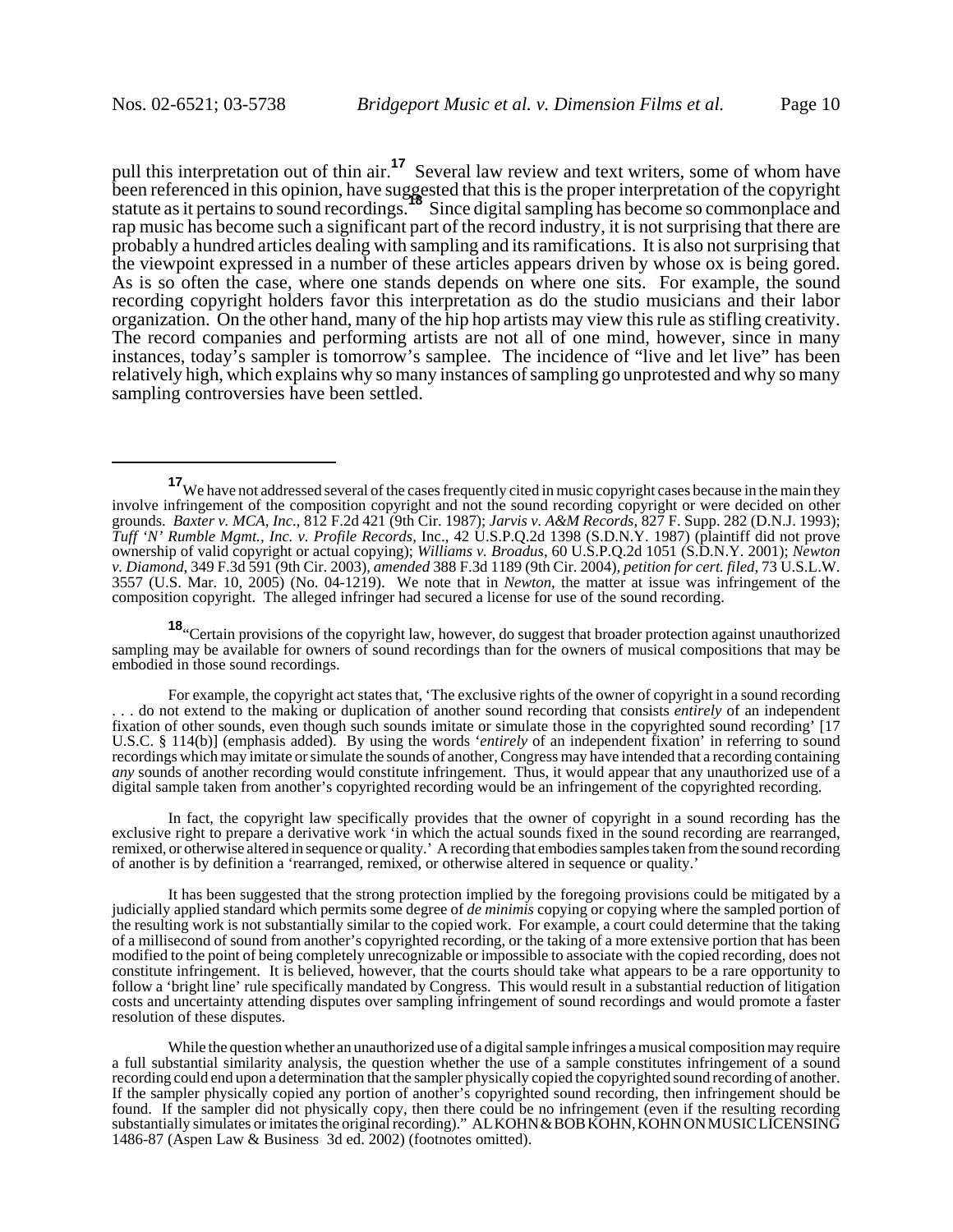Second, to pursue further the subject of stifling creativity, many artists and record companies have sought licenses as a matter of course.<sup>19</sup> Since there is no record of those instances of sampling that either go unnoticed or are ignored, one cannot come up with precise figures, but it is clear that a significant number of persons and companies have elected to go the licensing route. Also there is a large body of pre-1972 sound recordings that is not subject to federal copyright protection.<sup>2</sup> Additionally, just as many artists and companies choose to sample and take their chances, it is likely that will continue to be the case.

Third, the record industry, including the recording artists, has the ability and know-how to work out guidelines, including a fixed schedule of license fees, if they so choose.

Fourth, we realize we are announcing a new rule and because it is new, it should not play any role in the assessment of concepts such as "willful" or "intentional" in cases that are currently before the courts or had their genesis before this decision was announced.

Finally, and unfortunately, there is no Rosetta stone for the interpretation of the copyright statute. We have taken a "literal reading" approach. The legislative history is of little help because digital sampling wasn't being done in 1971. If this is not what Congress intended or is not what they would intend now, it is easy enough for the record industry, as they have done in the past, to go back to Congress for a clarification or change in the law. This is the best place for the change to be made, rather than in the courts, because as this case demonstrates, the court is never aware of much more than the tip of the iceberg. To properly sort out this type of problem with its complex technical and business overtones, one needs the type of investigative resources as well as the ability to hold hearings that is possessed by Congress.

These conclusions require us to reverse the entry of summary judgment entered in favor of No Limit Films on Westbound's claims of copyright infringement. Since the district judge found no infringement, there was no necessity to consider the affirmative defense of "fair use." On remand, the trial judge is free to consider this defense and we express no opinion on its applicability to these facts.

### **III.**

Bridgeport's substantive appeal is from the denial of leave to file a second amended complaint that would have asserted new claims of infringement based on the inclusion of a different

**<sup>19</sup>**"As a result of actual, as well as threatened, litigation in the area of digital sampling infringement, several developments have occurred. Sampling clearinghouses serve as one recent outgrowth. These companies are similar to publisher clearinghouses in that they are authorized by member copyright owners to clear samples for use on albums according to an agreed upon fee structure. In addition, record companies and most music publishers have instituted certain licensing policies as more and more artists routinely seek clearance for their samples with the hope of avoiding litigation." A. Dean Johnson, *Music Copyrights: The Need for an Appropriate Fair Use Analysis in Digital Sampling Infringement Suits*, 21 FLA. ST. U. L. REV. 135, 163 (1993) (footnote omitted).

**<sup>20</sup>**We speak as to federal copyright protection only, and recognize that the Copyright Act provides that: "With respect to sound recordings fixed before February 15, 1972, any rights or remedies under the common law or statutes of any State shall not be annulled or limited by this title until February 15, 2067. The preemptive provisions of subsection (a) shall apply to any such rights and remedies pertaining to any cause of action arising from undertakings commenced on and after February 15, 2067. Notwithstanding the provisions of section 303, no sound recording fixed before February 15, 1972, shall be subject to copyright under this title before, on, or after February 15, 2067." 17 U.S.C. § 301(c) (1998).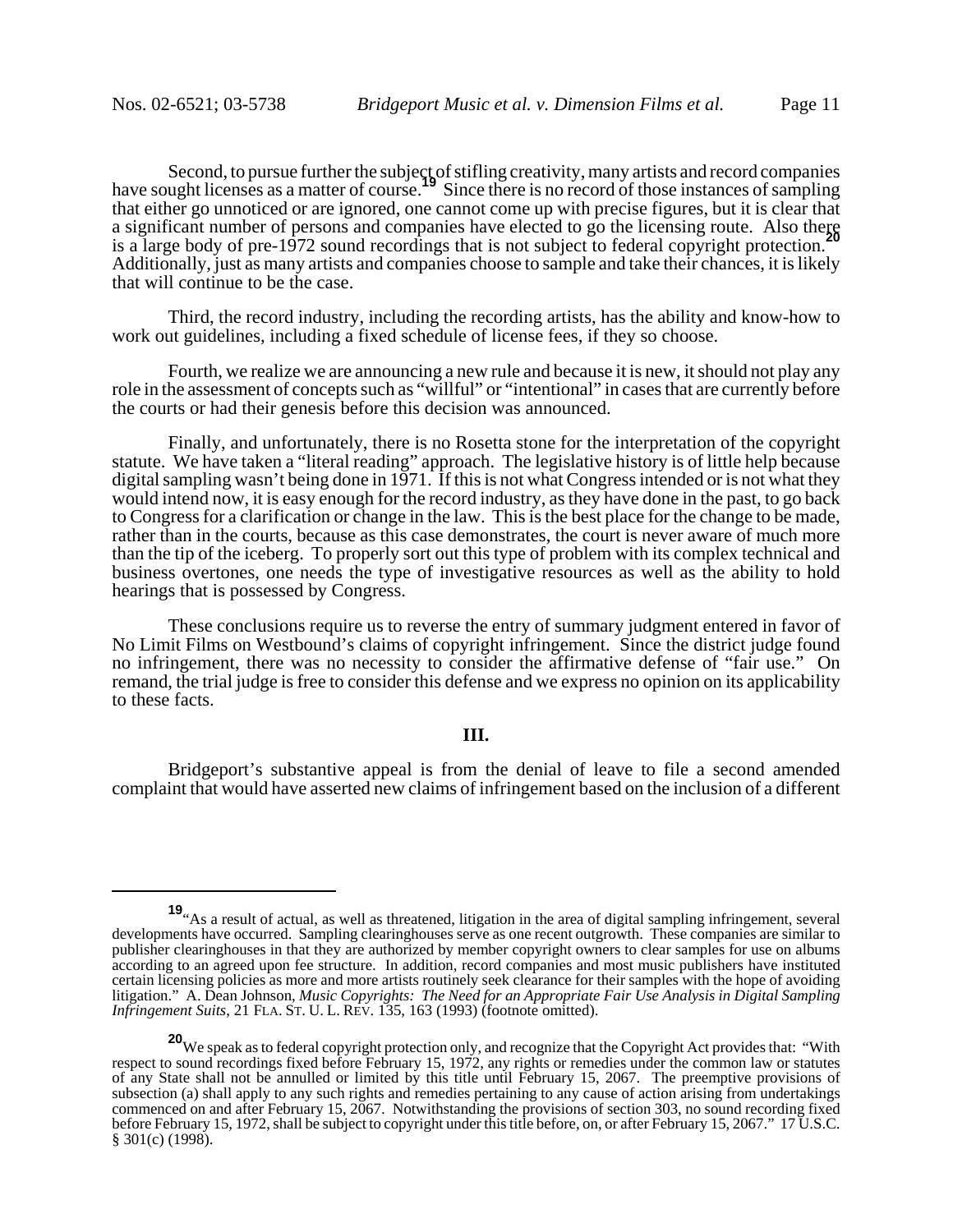song, called "How Ya Do Dat," in the sound track of *Hook Up.***21** We review the denial of a motion to amend for abuse of discretion, except to the extent that it is based on a legal determination that the amendment would not withstand a motion to dismiss. *Wade v. Knoxville Utils. Bd*., 259 F.3d 452, 459 (6th Cir. 2001). Leave to amend a pleading shall be freely given "when justice so requires." FED. R. CIV. P. 15(a).

Undue delay in filing, lack of notice to the opposing party, bad faith by the moving party, repeated failure to cure deficiencies by previous amendments, undue prejudice to the opposing party, and futility of amendment are all factors which may affect the decision. Delay by itself is not sufficient reason to deny a motion to amend. Notice and substantial prejudice to the opposing party are critical factors in determining whether an amendment should be granted.

*Head v. Jellico Hous. Auth.*, 870 F.2d 1117, 1123 (6th Cir. 1989) (quoting *Hageman v. Signal L.P. Gas, Inc.*, 486 F.2d 479, 484 (6th Cir. 1973)). "When amendment is sought at a late stage in the litigation, there is an increased burden to show justification for failing to move earlier." *Wade*, 259 F.3d at 459 (citing *Duggins v. Steak 'N Shake, Inc.*, 195 F.3d 828, 834 (6th Cir. 1999)).

#### **A. Facts**

Plaintiffs commenced this action in May 2001, and filed an amended complaint in September 2001. In November 2001, the district court entered a scheduling order which required that any motion to amend pleadings be filed far enough in advance of April 1, 2002, to allow briefing to be completed by that date. Discovery was to be completed by May 21, 2002. On March 18, 2002, the district court extended the time for amending pleadings with the proviso that it would have to be done in time to avoid extending discovery beyond May 21, 2002.

On April 15, 2002, plaintiffs' counsel received a "cue sheet" for *Hook Up* that apparently alerted Bridgeport to the presence of another song in which it held a copyright interest. Specifically, Bridgeport claims 37% interest in the composition "How Ya Do Dat" ("How Ya") under a Release and Agreement dated October 21, 1998, that granted permission to use a sample from the composition "One of Those Funky Things" in "How Ya." While there was disagreement about whether discovery made available as early as October 2001 should have alerted Bridgeport of this claim, there is no dispute that the presence of "How Ya" was readily observable from watching the movie. In fact, the magistrate judge noted that the "cue sheet" appears to be a list of credits from the end of the film.

Plaintiffs moved to amend on April 19, 2002, and No Limit Films opposed the motion in a response filed on April 26, 2002. On May 6, 2002, the magistrate judge recommended that the motion be denied. Plaintiffs filed objections on May 16, 2002, and defendant responded on May 30, 2002. The discovery cutoff date, May 21, had passed, but the deadline for completing depositions had been extended to June 14, 2002. But, the deadline for filing dispositive motions continued to be June 21, 2002. No Limit Films filed its motion for summary judgment on that date. On August 14, 2002, the district court entered its order overruling plaintiffs' objections, denying plaintiffs' motion to amend, and denying plaintiffs' further motion to certify the issue for appeal.

**<sup>21</sup>**The district court also denied plaintiffs leave to amend to add claims against new parties arising from the inclusion of "100 Miles" in *I Got the Hook Up.* Plaintiffs have abandoned any appeal with respect to the denial of that request.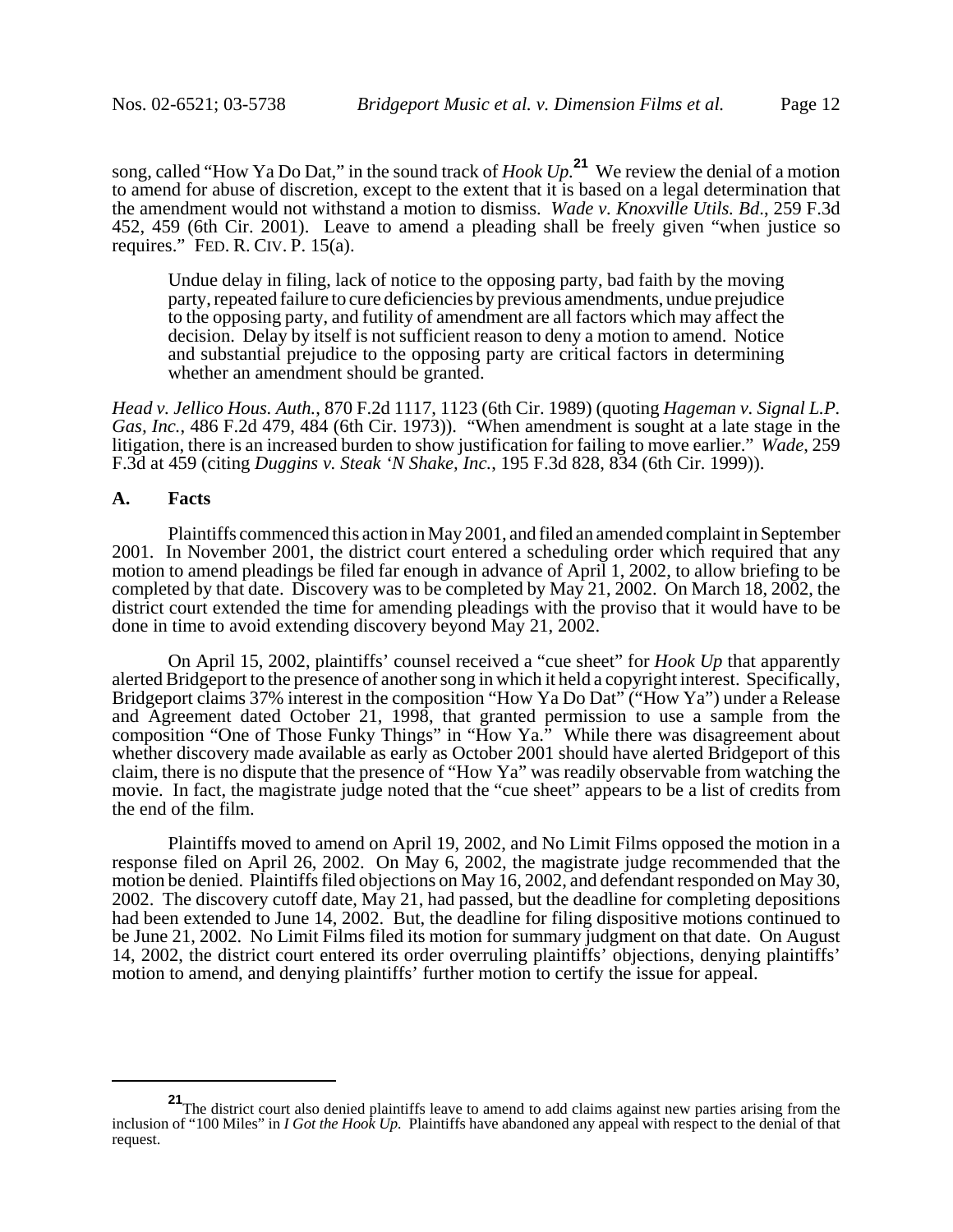## **B. Analysis**

Bridgeport maintains the district court abused its discretion by denying leave to amend on the grounds of unjustified delay and in the absence of a finding of prejudice to the defendant. It is true that, ordinarily, delay alone will not justify the denial of leave to amend the complaint. *Morse v. McWhorter*, 290 F.3d 795, 800 (6th Cir. 2002). Delay, however, will become "undue" at some point, "placing an unwarranted burden on the court," or ""prejudicial,' placing an unfair burden on the opposing party." *Morse*, 290 F.3d at 800 (citing *Adams v. Gould Inc.*, 739 F.2d 858, 863 (3d Cir.  $1984)$ .

Had the district court made an explicit finding of prejudice, very little would need to be said in affirming the denial of leave in this case. The district court's order, although brief, touched on undue delay and prejudice, explaining:

The plaintiffs object to the Magistrate Judge's conclusion that plaintiffs had not offered a sufficient reason for failing to amend their complaint to add claims and parties by the deadline set by the Court. Plaintiffs argue that this deadline was modified by subsequent order, and that the Magistrate Judge erred under Sixth Circuit law by not allowing the amendments in the interests of justice. The defendants respond that [the] Magistrate Judge correctly concluded that, under the circumstances of this case, amendment on the eve of the close of discovery would be prejudicial to defendants and unduly delay trial.

After careful consideration of the entire record, the Court adopts and approves the Magistrate Judge's Report and Recommendation. The plaintiffs' objections are overruled. The interest of justice in this case requires that plaintiffs show good cause why the Court should allow amendment of their complaint to add a claim and parties after the Court's deadline for such amendments, which the plaintiffs have failed to do.

To the extent that this brief discussion leaves doubt that a finding of prejudice was made, we may sustain a denial of leave to amend on grounds that are apparent from the record. *Morse*, 290 F.3d at 801.

Defendant clearly argued that it would be unfairly prejudiced if required to respond to a distinct new claim of infringement with only a few weeks of discovery remaining. Plaintiffs focus on the magistrate judge's mistaken reliance on the April 1 deadline for seeking leave to amend. Nonetheless, as defendant argues, plaintiffs' motion was not timely because the district court required that any amendments be sought in sufficient time that discovery could be completed before May 21. Also, the record reflects that although there were extensions of discovery beyond that date, extensions were only granted to allow the completion of certain depositions and did not affect the deadline for filing dispositive motions. We find no abuse of discretion in the district court's denial of leave to raise new claims based on a different song, by a different artist, in the movie.

#### **IV.**

Bridgeport, Southfield Music, and Nine Records appeal from the decision to award \$41,813.30 in attorney fees and costs to No Limit Films as a prevailing party under 17 U.S.C. § 505. Apportioning the award between these plaintiffs, the district court ordered that Southfield and Nine Records be held liable, jointly and severally, for 10% of the total. The district court also found that no award was warranted against Westbound Records because its claims were objectively reasonable and based on a developing area of copyright law. As a result, the amount of fees reasonably incurred in defense of this action were reduced by 50%. Plaintiffs do not challenge the calculation of the fees or the inclusion of any particular item.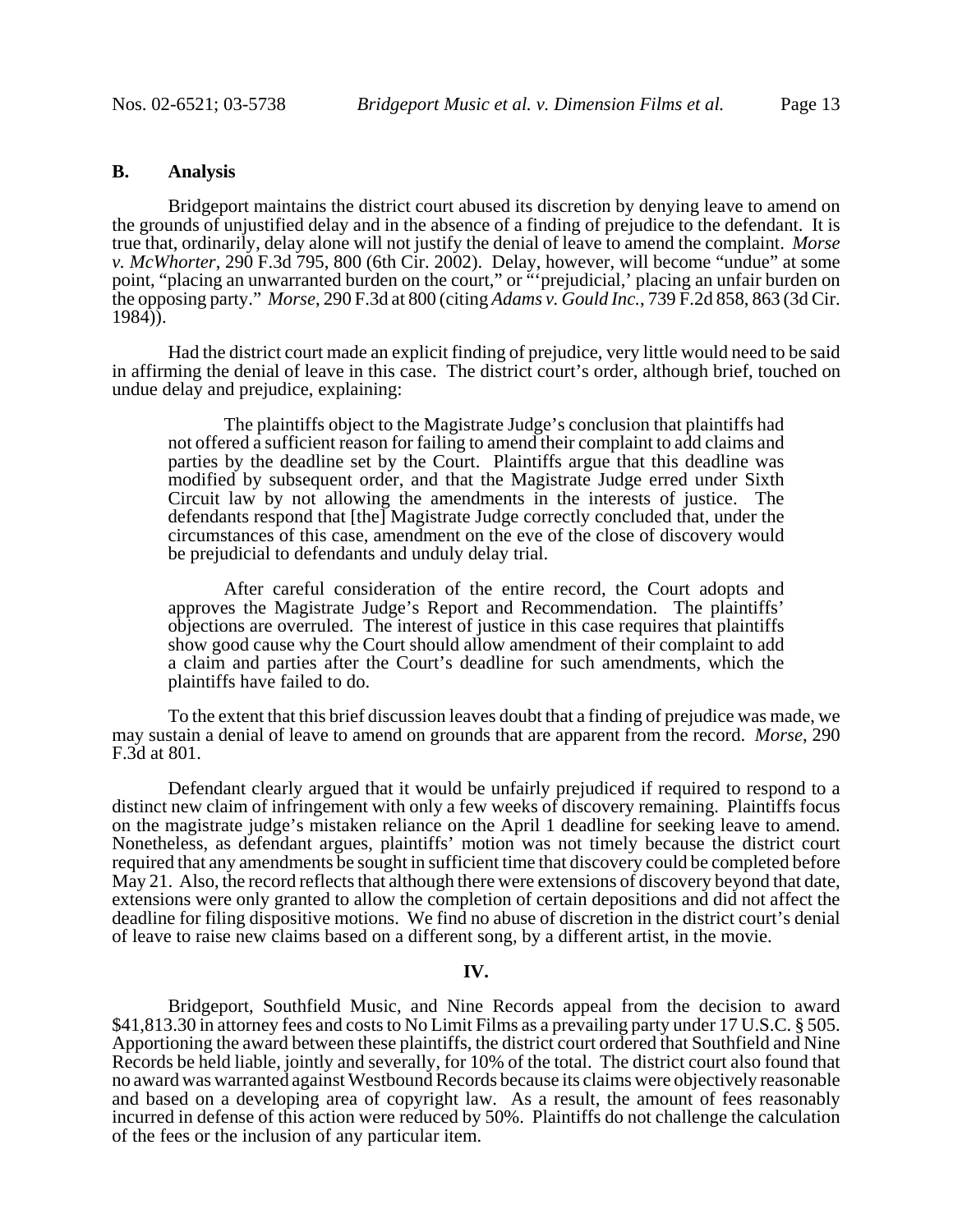A court may, in its discretion, award costs, including reasonable attorney fees, to the prevailing party in a civil suit under the Copyright Act. 17 U.S.C. § 505.**22** Our review is for abuse of discretion. *Coles v. Wonder*, 283 F.3d 798, 804 (6th Cir. 2002) (affirming award to prevailing defendant); *Murray Hill Publ'ns, Inc. v. ABC Communications, Inc.*, 264 F.3d 622, 639 (6th Cir. 2001) (reversing award to prevailing defendant). A district court abuses its discretion when it relies on clearly erroneous factual findings, improperly applies the law, or uses an erroneous legal standard. *Adcock-Ladd v. Sec'y of Treasury*, 227 F.3d 343, 349 (6th Cir. 2000).

The discretion to award attorney fees under § 505 is to be exercised in an evenhanded manner with respect to prevailing plaintiffs and prevailing defendants, and in a manner consistent with the primary purposes of the Copyright Act. *Fogerty v. Fantasy, Inc.*, 510 U.S. 517 (1994). "There is no precise rule or formula for making these determinations,' but instead equitable discretion should be exercised 'in light of the considerations we have identified.'" *Id.* at 534 (quoting *Hensley v. Eckerhart*, 461 U.S. 424, 436-37 (1983)).**23** Several nonexclusive factors may be considered as long as they are "faithful to the purposes of the Copyright Act and are applied to prevailing plaintiffs and defendants in an evenhanded manner." *Id.* at 534 n.19. Those nonexclusive factors include: "frivolousness, motivation, objective unreasonableness (both in the factual and in the legal components of the case) and the need in particular circumstances to advance considerations of compensation and deterrence." *Id.* (quoting *Lieb v. Topstone Indus., Inc.*, 788 F.2d 151, 156 (3d Cir. 1986)).

Southfield and Nine Records, neither of which had an interest in "Get Off" or "100 Miles," argue that defendant did not truly prevail against them because they were "inadvertently" left in the amended complaint and they did not oppose dismissal in this case. They did not voluntarily dismiss their claims, however, as it was only in response to defendant's dispositive motions that they acquiesced in dismissal. Moreover, the inclusion of Southfield and Nine Records in the amended complaint in this case was less "inadvertent" than a reflection of the plaintiffs' failure to discriminate between defendants and claims. No Limit Films is a prevailing defendant as judgment was entered in its favor on all claims.

Concluding that Bridgeport's claim was objectively unreasonable, the district court indicated that the factor weighed heavily in favor of awarding fees. The district court, relying on its decision granting summary judgment to defendant, specifically found Bridgeport's claims were objectively unreasonable because Bridgeport had no ownership interest in "100 Miles" when the oral synchronization license was granted and offered no evidence to undermine the existence of a valid license. Bridgeport argues that its claim, although unsuccessful, was not objectively unreasonable because it was not aware No Limit would claim it had an oral license that preceded the Release and

**<sup>22</sup>**Section 505 provides that: "In any civil action under this title, the court in its discretion may allow the recovery of full costs by or against any party other than the United States or an officer thereof. Except as otherwise provided by this title, the court may also award a reasonable attorney's fee to the prevailing party as part of the costs."

**<sup>23</sup>**Those considerations include: the primary objective of the Copyright Act to "encourage the production of original literary, artistic, and musical expression for the good of the public"; the fact that defendants as well as plaintiffs may hold copyrights and run the "gamut" from large corporations to "starving artists"; the need to encourage "defendants who seek to advance a variety of meritorious copyright defenses . . . to litigate them to the same extent that plaintiffs are encouraged to litigate meritorious claims of infringement"; and the fact that "a successful defense of a copyright infringement action may further the policies of the Copyright Act every bit as much as a successful prosecution of an infringement claim by the holder of a copyright." *Id.* at 524 and 527.

**<sup>24</sup>** Plaintiffs argue that Southfield had a significant interest in "How Ya Do Dat" and joined Bridgeport in seeking leave to file the second amended complaint to assert infringement claims. That assertion does not affect the prevailing party status of defendant or undermine the finding that the claims which were asserted were objectively unreasonable.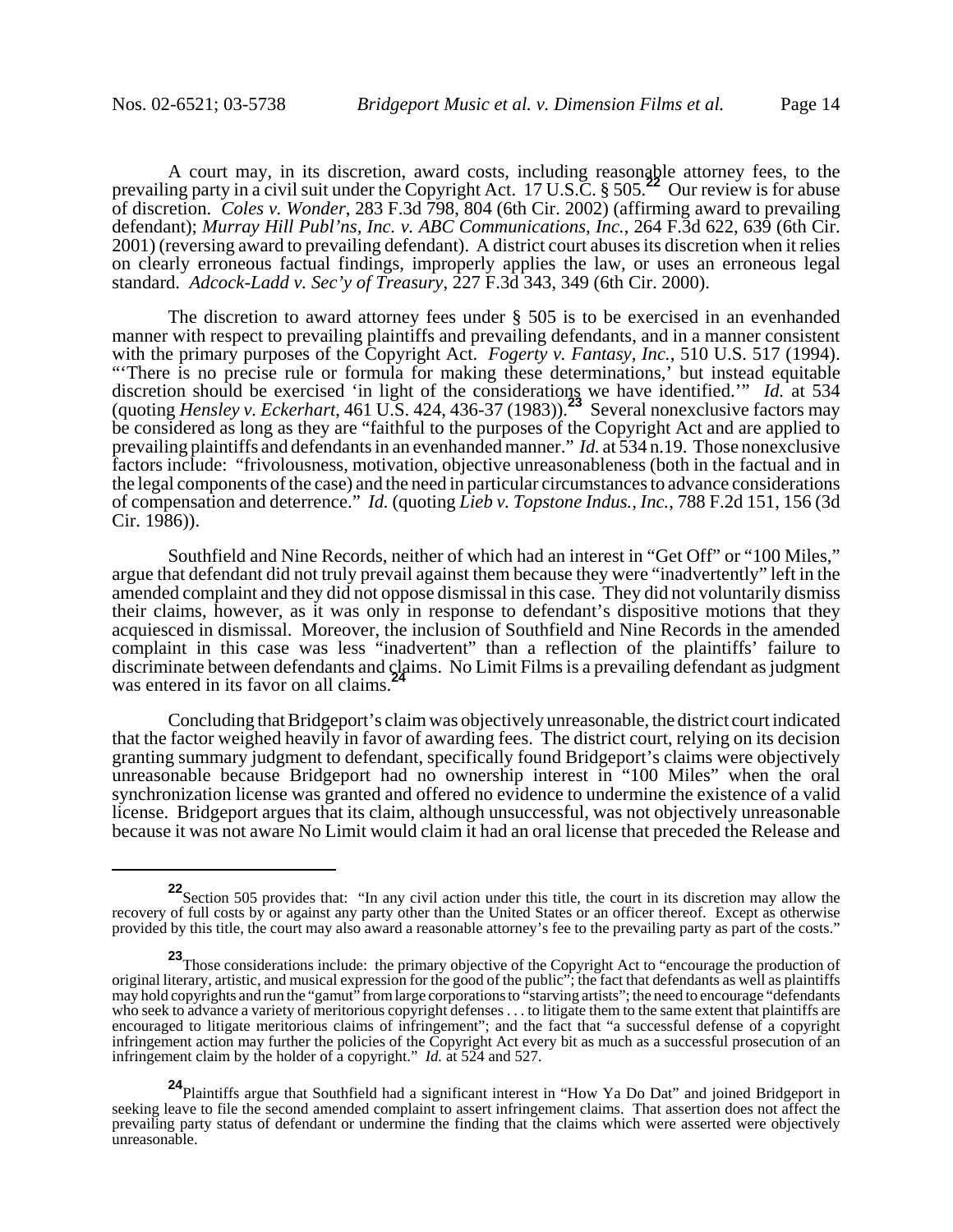Agreement. As defendant responds, nothing in this record suggests Bridgeport would not have sued No Limit Films if it had been aware of the oral license.

This brings us to what the district court called the deciding factor – the manner in which the plaintiffs litigated this action. This consideration, plaintiffs maintain, represents nothing more than an attempt to punish Bridgeport and deter the plaintiffs from pursuing reasonable, nonfrivolous claims in other cases under threat of an award of attorney fees. The district court reasoned as follows:

The initial complaint in this action is so voluminous that, with exhibits, it is almost 1,000 pages long and takes days to read in its entirety. It is replete with diatribes against the music industry, but lacks concrete facts directed at specific defendants. Almost all of the 800 or so defendants in the initial complaint (representing what appeared to be almost the entirety of entities involved in making urban music) were lumped together in broad categories and descriptions of activities. The individual counts described the infringing conduct of the defendants by references to these broad generalizations, without any specific information as to what any individual defendant did to violate the Copyright Act.

From that inauspicious beginning, this action proceeded in a like manner, with heavy emphasis on discovery disputes and motion practice and little attention paid to narrowing the issues and refining the claims. The plaintiffs repeatedly taxed the patience of the Court, from narrowing the margins on their memoranda to circumvent page limits, to filing voluminous pleadings that were long on argument but short on concrete facts or applicable legal authority. The plaintiffs took every opportunity to inundate the Court with paperwork, yet many of these motions were hastily prepared and often lacked sufficient legal or factual support. Most notably, the plaintiffs filed a motion for summary judgment on ownership yet failed to submit certified copies of the registration certificates for the copyrights they claimed to own. When this oversight was pointed out by the Magistrate Judge as being fatal to their summary judgment motion, the plaintiffs, instead of providing the documentation (which could be easily obtained from the U.S. Copyright Office), expended enormous effort in subsequent motion papers trying to convince the Court that the certified copies were unnecessary [until ordered to produce them].

The plaintiffs' tactics have contributed to the multiplication of fees by all parties, including the defendant here. This, combined with the determination that Bridgeport's claim was objectively unreasonable, merits an award for fees and costs against Bridgeport.

To award fees simply because of the length of and lack of specificity in the original complaint or because of the number of claims brought by the plaintiffs would strike us as punitive and inconsistent with the purposes of the Copyright Act. *See Murray Hill*, 264 F.3d at 639-40 (reversing award of attorney fees, despite district court's criticism of the "voluminous burden" the case imposed, noting only that the law was unsettled and the plaintiff presented one or more colorable claims). The district court's criticisms go beyond just that, however, and are tied to conduct that complicated rather than streamlined the issues and contributed to the multiplication of fees for the defendant.

While the district court did not articulate this consideration in terms of the *Fogerty* factors, and was not required to since they are nonexclusive, we see it as related to the recognized factor of deterrence and compensation. The unique posture of this case as one of hundreds brought in the same manner and asserting parallel claims, makes deterrence a particularly relevant and appropriate